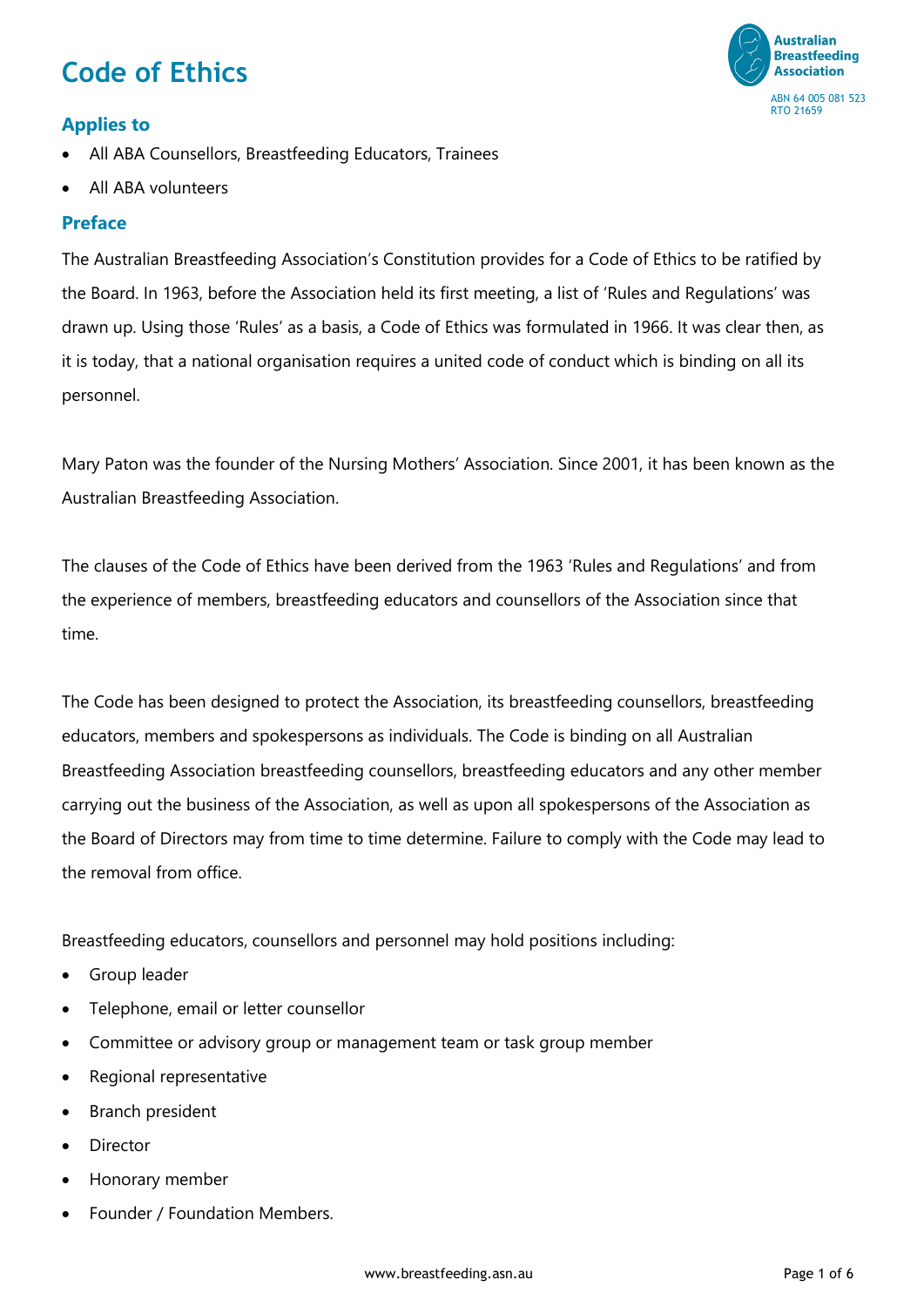The Australian Breastfeeding Association's objects are set out in the Constitution which determines the functions of its personnel. The Code of Ethics determines the manner in which position holders conduct themselves whilst performing those functions.

The principle objects for which the Association is established are:

- a) to encourage and to give confidence and moral support to mothers who wish to breastfeed their babies;
- b) to create in mothers an interest in breastfeeding as an aid to the art of skilled and loving mothering, thus encouraging close and happy family relationships;
- c) to create an awareness in the community of the importance of human milk, breastfeeding and nurturing and of the need for community support for the nursing mother and her baby;
- d) to encourage mother-to-mother contact, particularly through individual counselling and group activities;
- e) to make available the experience of breastfeeding mothers and the results of research to members of the Association and to other interested persons and organisations;
- f) to cooperate with medical and allied health professions, public health and education authorities and governments;
- g) to encourage, promote, stimulate, establish funds for and aid in the research and investigation into all aspects of breastfeeding;
- h) public relations and community education, including antenatal, parental and school education;
- i) to promote, establish, superintend, conduct, control and assist within Australian branches, regions, groups, committees and other forms of organisation and administration in relation to breastfeeding;
- j) to liaise and exchange with interested individuals and organisations within Australia and overseas;
- k) to collect, publish and disseminate information and provide resource facilities; and
- l) to undertake, sponsor and encourage research and liaisons with researchers in Australia and overseas.

# **Code of Ethics**

#### *1. Within the Association*

1.1 The duties and obligations as provided by the Constitution and as laid down by the Board of Directors are to be complied with. The objects as laid down in the Constitution are to be upheld.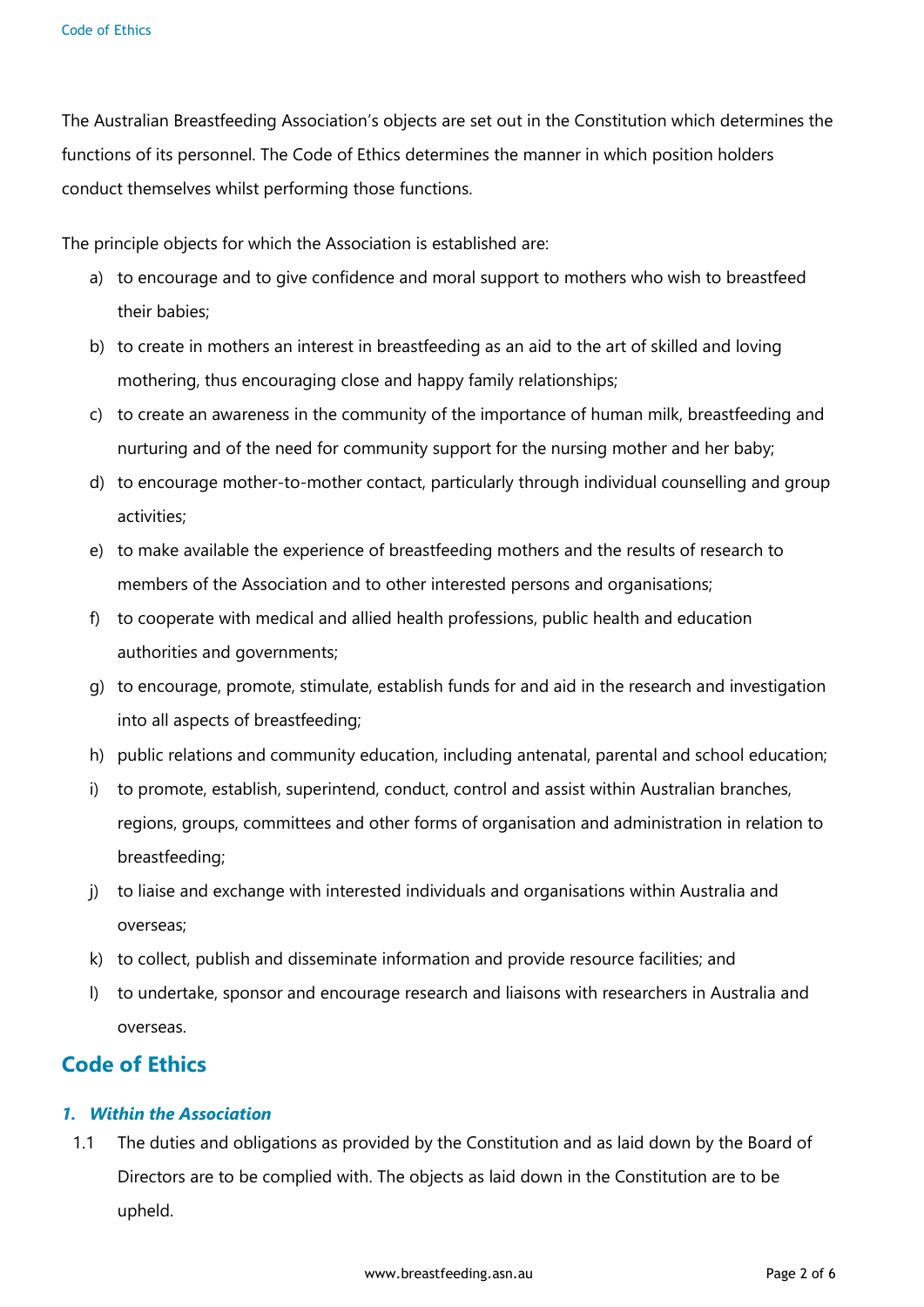- 1.2 Duties, obligations and objects are to be carried out loyally, in a voluntary capacity and in a spirit of cooperation with the Association as a whole. Persons holding a position of responsibility are to encourage each person working with them to feel a useful and necessary part of the Association.
- 1.3 Confidential and copyright material is to be kept safely and used properly.
- 1.4 In cases where payment is given for Australian Breastfeeding Association services rendered (for example, lecture, seminar, or class) any such payment is the property of the Association.
- 1.5 Where the Australian Breastfeeding Association makes available publications and other goods for resale or hire, no member is to make a personal profit from that resale or hire and:
	- i. rates for resale are set by the Board of Directors from time to time;
	- ii. basic hiring rates are set by the Board of Directors from time to time;
	- iii. hiring rates of mothering and lactation aids other than those determined by the Board of Directors are set by the group leader, regional representative or branch president, as the case may be.
- 1.6 Persons entrusted with money belonging to the Association are legally responsible for it and are to ensure that proper financial records are kept.
- 1.7 No Australian Breastfeeding Association meeting or mailing list, or any other aspect of the Australian Breastfeeding Association shall be used to promote the sale of goods or services by any person or organisation other than the Australian Breastfeeding Association without the permission of the Board.
- 1.8 No Australian Breastfeeding Association meeting, nor any other aspect of the Australian Breastfeeding Association is to be used for the sale or promotion of goods or services unless benefit to the Australian Breastfeeding Association is the primary consideration.
- 1.9 No Australian Breastfeeding Association meeting shall be used for the promotion of political, religious, racial or other causes; nor shall political, religious or racial views be expressed in Australian Breastfeeding Association written matter, or when representing the Association in public.
- 1.10 Unless specific other arrangements are made by the Board of Directors, copyright in any material dealing in whole or in part with breastfeeding (which is written or otherwise recorded by a representative on behalf of or for the use of the Association, during or after their term of office), is and remains the property of the Australian Breastfeeding Association and is also subject to normal copyright laws.
- 1.11 In the case of a member or members writing a significant publication such as a book, for publication by the Australian Breastfeeding Association, the Board of Directors may in its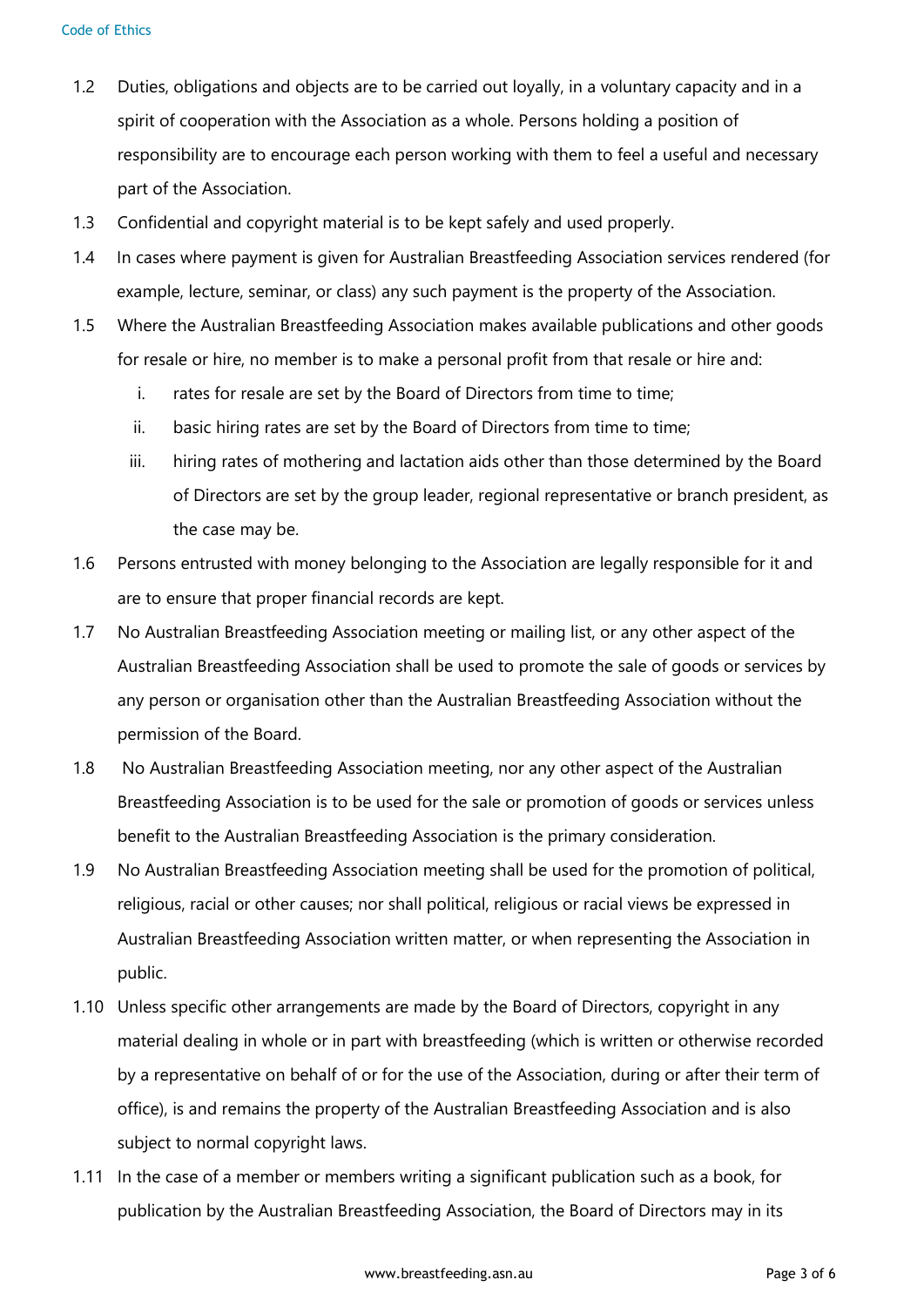absolute discretion determine whether a royalty should be paid to the member or members and the appropriate rate.

- 1.12 Representatives of the Australian Breastfeeding Association when giving an interview, speaking in public or at a private meeting, or writing material for publication in which a personal opinion is expressed on matters related to breastfeeding or any other aspect of mothering, are to clearly state that the opinions expressed are not necessarily the opinions of the Association.
- 1.13 Your personal conduct and appearance inevitably reflect on the Association and the respect in which it is held. Do nothing which will bring the Association into disrepute.
- 1.14 Appointments may not be held with any association, institution or commercial enterprise which has been declared by the Board of Directors to be inimical to the Australian Breastfeeding Association.
- 1.15 The Australian Breastfeeding Association will act promptly to rectify the subject of any complaint which is found to be substantiated.
- 1.16 Australian Breastfeeding Association services shall be available to everyone who is entitled to them, and shall be free from any form of discrimination, irrespective of a person's country of birth, culture, language, race, religion, sexual orientation, gender identity or marital status.
- 1.17 Australian Breastfeeding Association services shall be developed and delivered on the basis of fair treatment of clients who are eligible to receive them within the limits of its resources.

#### *2. With the mother*

- 2.1 A personal and friendly mother-to-mother approach is the very essence of the Australian Breastfeeding Association.
- 2.2 Each member is to be encouraged to feel a useful and necessary part of the Association.
- 2.3 Breastfeeding is for the baby, not the baby for breastfeeding.
- 2.4 The Australian Breastfeeding Association recognises the importance of skilled and loving parenting, and the dependence of the young child on his mother in his early formative years, but considers that the decision whether or not to work outside the home is one for each individual mother to make within the context of her own family.
- 2.5 Counselling on breastfeeding in the name of the Australian Breastfeeding Association may only be given by a breastfeeding counsellor who has qualified and been accepted by the Board of Directors.
- 2.6 Counsellors do not advise mothers, but offer suggestions on a mother-to-mother basis.
- 2.7 Counsellors do not give medical advice. Any mother needing medical advice is to be referred to her doctor, child health nurse or other appropriate professional person or organisation.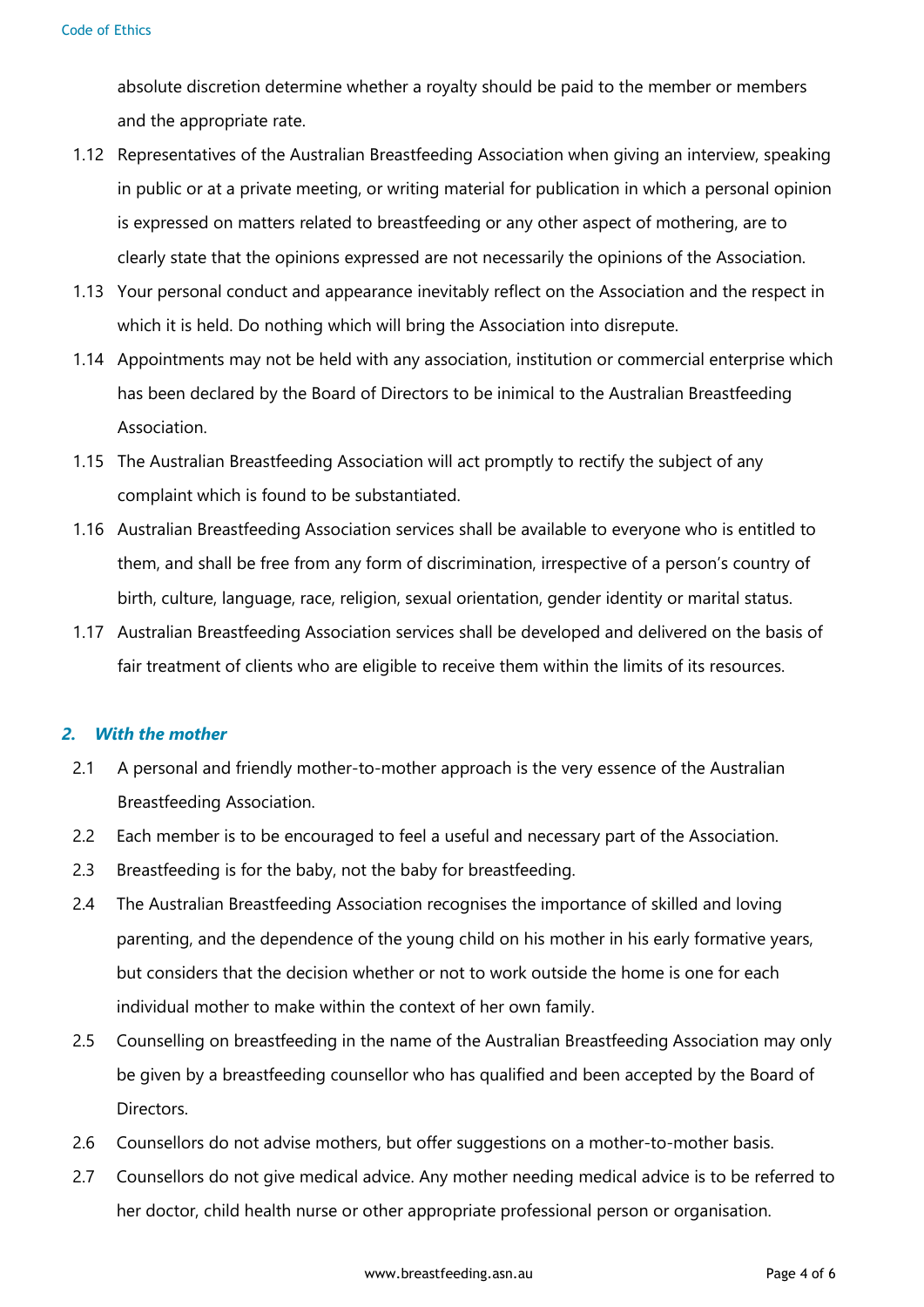- 2.8 When a mother seeks help, she is to be asked whether she has already sought advice from her doctor, child health nurse or other counsellor and what advice she has received. In situations where the mother has received advice which differs from Australian Breastfeeding Association policy or practice, the mother is to be provided with information that allows her to consider all possibilities and decide on the best course of action for herself and her baby.
- 2.9 Where a mother is unhappy because she has not breastfed her baby, she is to be helped to accept this situation, and encouraged to be aware of the importance of skilled and loving mothering in all its aspects, of which breastfeeding is just one.
- 2.10 Names, addresses and personal information relating to a mother who has received counselling are strictly confidential, and are not to be given to any person, save with the consent of that mother, or in exceptional circumstances with the consent of a director or branch president. The Australian Breastfeeding Association adheres to the National Privacy Principles.
- 2.11 Personal attitudes toward such matters as politics, religion, nationality, race, social standing, sexual orientation, gender identity or marital status are not allowed to influence dealings with any mother.
- 2.12 Breastfeeding counsellors and breastfeeding educators are to continue to strive for greater knowledge, skill and understanding in their role of leadership and in the discharge of their duties, and they are to ensure that they maintain contact with other breastfeeding counsellors and breastfeeding educators.
- 2.13 The Association's fund of knowledge of the art and science of breastfeeding is continually growing, both from research and from personal experience. Breastfeeding counsellors and breastfeeding educators are to ensure that their own knowledge of theory and practice is kept up-to-date.

#### *3. With the community*

- 3.1 Australian Breastfeeding Association personnel are to cooperate with local doctors, hospitals and child health nurses, establish and maintain positive relationships and encourage exchange of knowledge. Mothers are to be encouraged to visit the child health nurse.
- 3.2 Discussion of particular doctors, hospitals, nurses or health centres is to be discouraged, either at meetings, or in conversations.
- 3.3 A positive and constructive approach is to be taken towards all establishments including those that directly or indirectly do not encourage breastfeeding.

## **Approved by**

ABA Board

#### **Revision history**